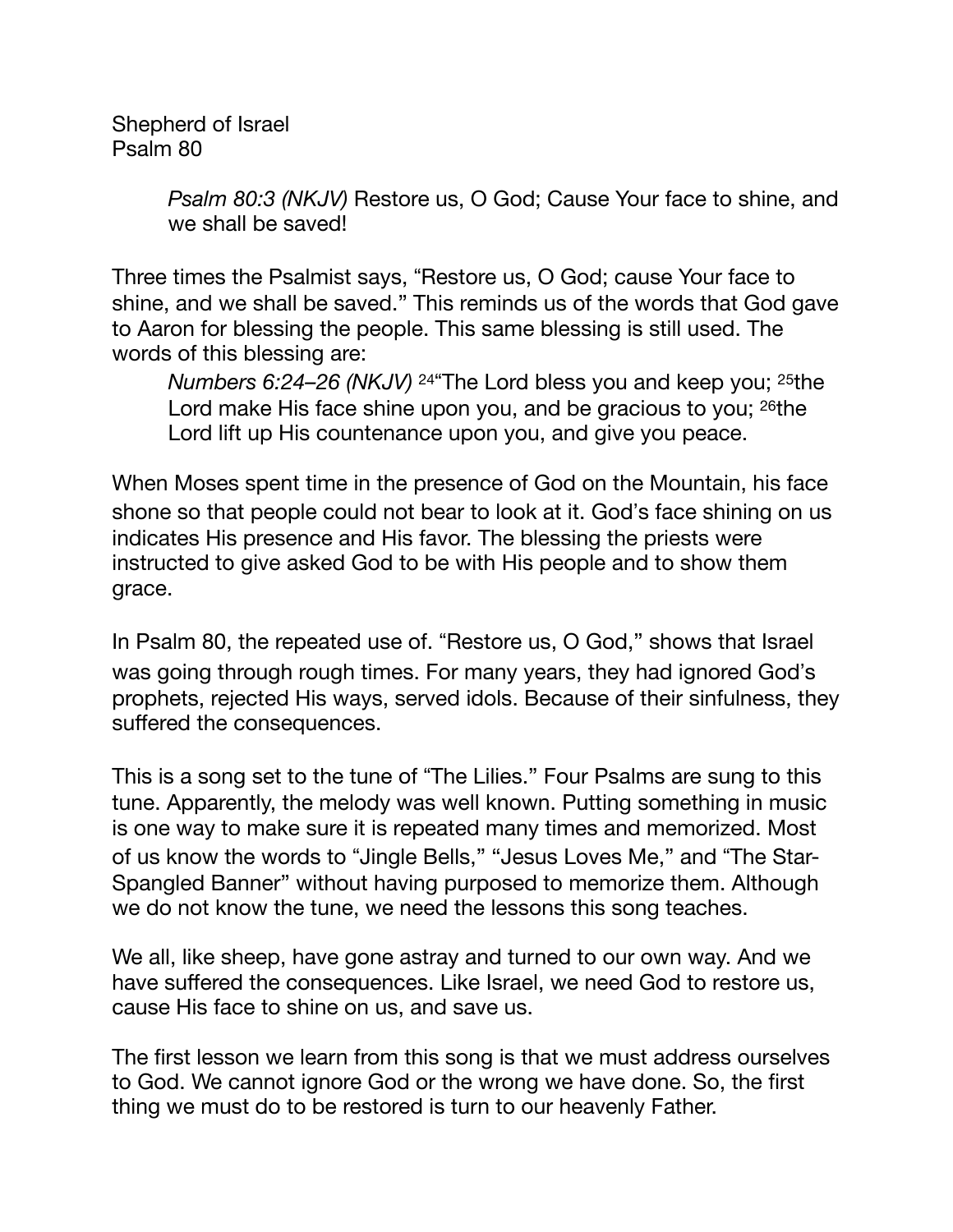The Psalmist turns to God by saying, "Give ear, O Shepherd of Israel." The Lord as our Shepherd is a great comfort. The most beloved Psalm is Psalm 23 that starts with "The Lord is my Shepherd. Remembering the care with which the Father has brought us this far is an excellent place to start.

The Psalmist speaks for the nation. Joseph is used to represent the whole of the descendants of Jacob. After King Solomon"s reign, the nation was divided by civil war and was never reunited. During this divided kingdom, there was a northern kingdom and a southern kingdom. Ephraim is a reference to the northern kingdom called Israel. Benjamin is part of the southern kingdom where Jerusalem is. The southern kingdom is known as "Judah." Manasseh was partly on the eastern side of the Jordan river and represents the tribes on that side of the river. Each of these references serves as a reminder that we are God"s people, even though divided. The nation was a miraculous work of God. For the Psalmist, it was the nation. For us, we are part of the Church, the body of Christ. When we call upon the Lord, we call upon the One who is building His Church.

Acknowledging that God is the God of all Israel, the Psalmist also recognizes the holiness of God. The One enthroned between the cherubim could not be approached. The Tabernacle and Temple were built with a massive, thick curtain blocking off all access to the Ark of the Covenant where the cherubim were located.

The Lord, our God, is holy. He dwells in unapproachable light. God is the God of Israel, and He is holy.

Our iniquities separate us from God. He is holy and just and will not leave the wicked unpunished. When we call upon the Lord, we must recognize that we have sinned against Him.

This is the second lesson in the Psalm. God is angry.

What! How can you say such a thing?

Look at the Psalm.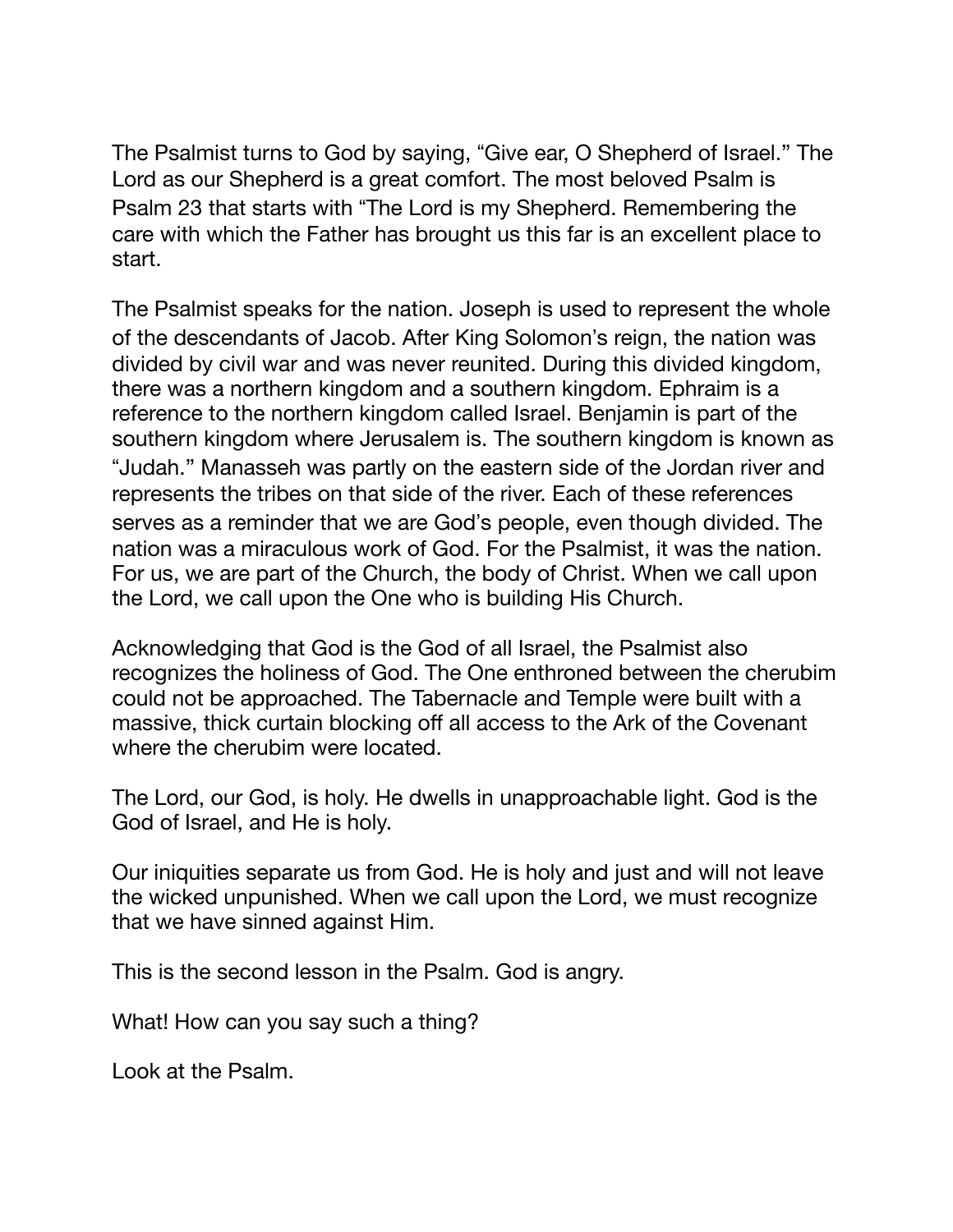*Psalm 80:4–6 (NKJV)* 4O Lord God of hosts, how long will You be angry against the prayer of Your people? 5You have fed them with the bread of tears, and given them tears to drink in great measure. 6You have made us a strife to our neighbors, and our enemies laugh among themselves.

Verse 4 says that God was angry even with the prayers of His people!

God"s displeasure with prayers comes up too often in Scripture. Isaiah says, "If I regard iniquity in my heart, the Lord will not hear."

God"s anger is not appeased by words.

Seeking restoration, the Psalmist recounts the history of Israel using a grapevine as a metaphor. He speaks of how God rescued Israel out of Egypt and established her in the promised land. God made her prosperous, and then in His anger, destroyed her. In verse 14, the Psalmist says:

*Psalm 80:14 (NKJV)* Return, we beseech You, O God of hosts; look down from heaven and see, and visit this vine…

What would God see if He returned? The Psalmist describes the vine in verse 16.

*Psalm 80:16 (NKJV)* It is burned with fire, it is cut down; they perish at the rebuke of Your countenance.

The suffering of Israel was horrendous. The destruction of the northern kingdom was complete, and there was only a tiny remnant remaining of Judah.

In 586 BC, the Babylonians sacked Jerusalem and deported the surviving Israelites. Seventy years later, a remnant returned, led by Nehemiah. From that day until 1947, the nation of Israel was persecuted.

Look at Psalm 80, verse 17.

*Psalm 80:17 (NKJV)* Let Your hand be upon the man of Your right hand, upon the son of man whom You made strong for Yourself.

Who is the Son of Man?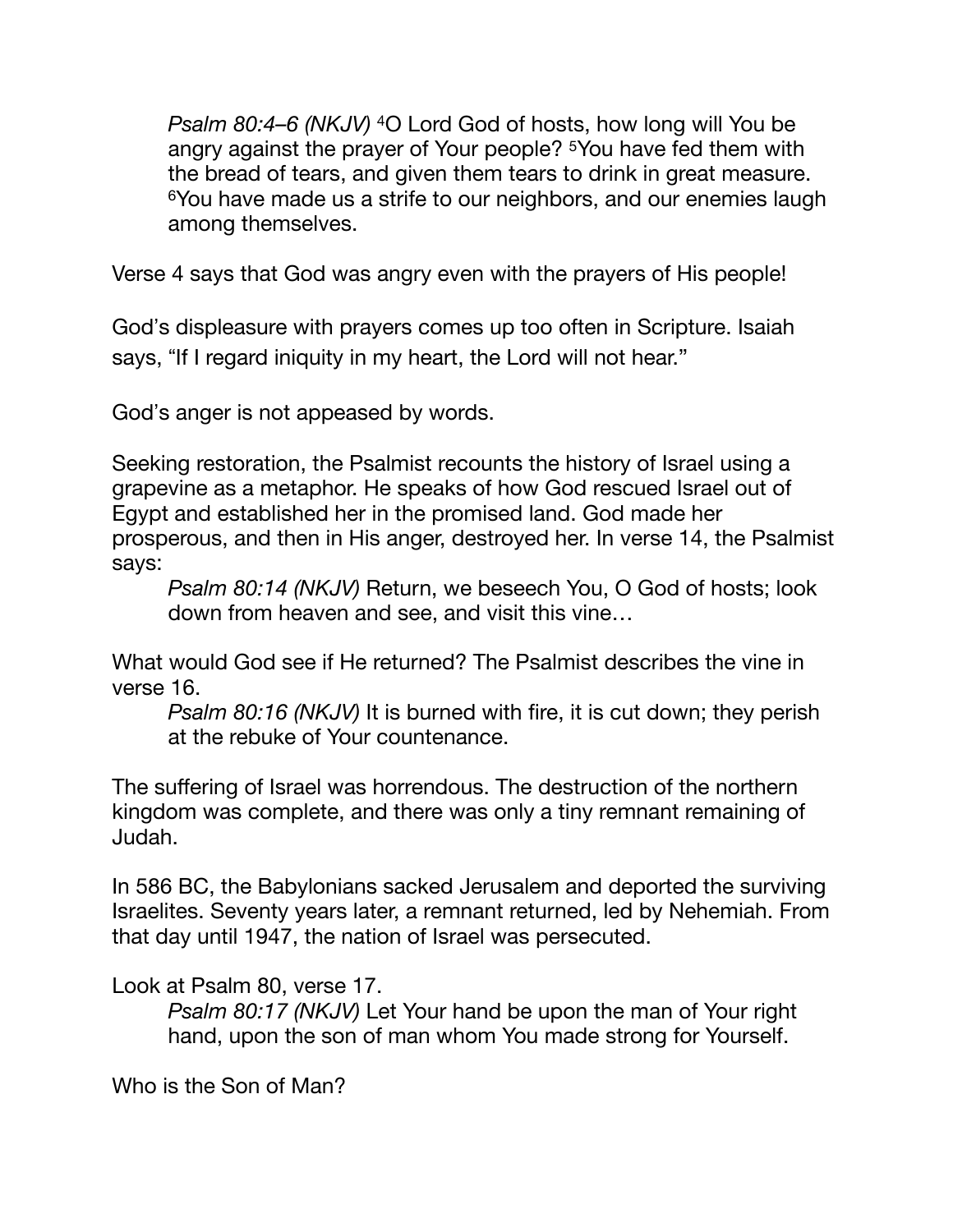We are introduced to Him in Daniel 7:13-14

*Daniel 7:13–14 (NKJV)* <sup>13"</sup>I was watching in the night visions, and behold, One like the Son of Man, coming with the clouds of heaven! He came to the Ancient of Days, and they brought Him near before Him. 14Then to Him was given dominion and glory and a kingdom, that all peoples, nations, and languages should serve Him. His dominion is an everlasting dominion, which shall not pass away, and His kingdom the One which shall not be destroyed.

The Son of Man is the Messiah, the One the Israelites were waiting for. They were looking for a deliverer, and those who, like Simeon, were righteous understood that Psalm 80 was asking God for the Messiah.

Isaiah 9 speaks of this promised Messiah.

*Isaiah 9:1–2 (NKJV)* 1Nevertheless the gloom will not be upon her who is distressed, as when at first He lightly esteemed the land of Zebulun and the land of Naphtali, and afterward more heavily oppressed her, by the way of the sea, beyond the Jordan, in Galilee of the Gentiles. 2The people who walked in darkness have seen a great light; those who dwelt in the land of the shadow of death, upon them a light has shined.

*Isaiah 9:6–7 (NKJV)* 6For unto us a Child is born, unto us a Son is given; and the government will be upon His shoulder. And His name will be called Wonderful, Counselor, Mighty God, Everlasting Father, Prince of Peace. 7Of the increase of His government and peace there will be no end, upon the throne of David and over His kingdom, to order it and establish it with judgment and justice from that time forward, even forever. The zeal of the Lord of hosts will perform this.

When Jesus was born in Bethlehem, He was greeted by Shepherds and laid in a feeding trough. Isaiah tells us:

*Isaiah 53:3 (NKJV)* He is despised and rejected by men, a Man of sorrows and acquainted with grief. And we hid, as it were, our faces from Him; He was despised, and we did not esteem Him.

Why this welcome for the One who is to deliver us? We see the answer in Isaiah 53:10.